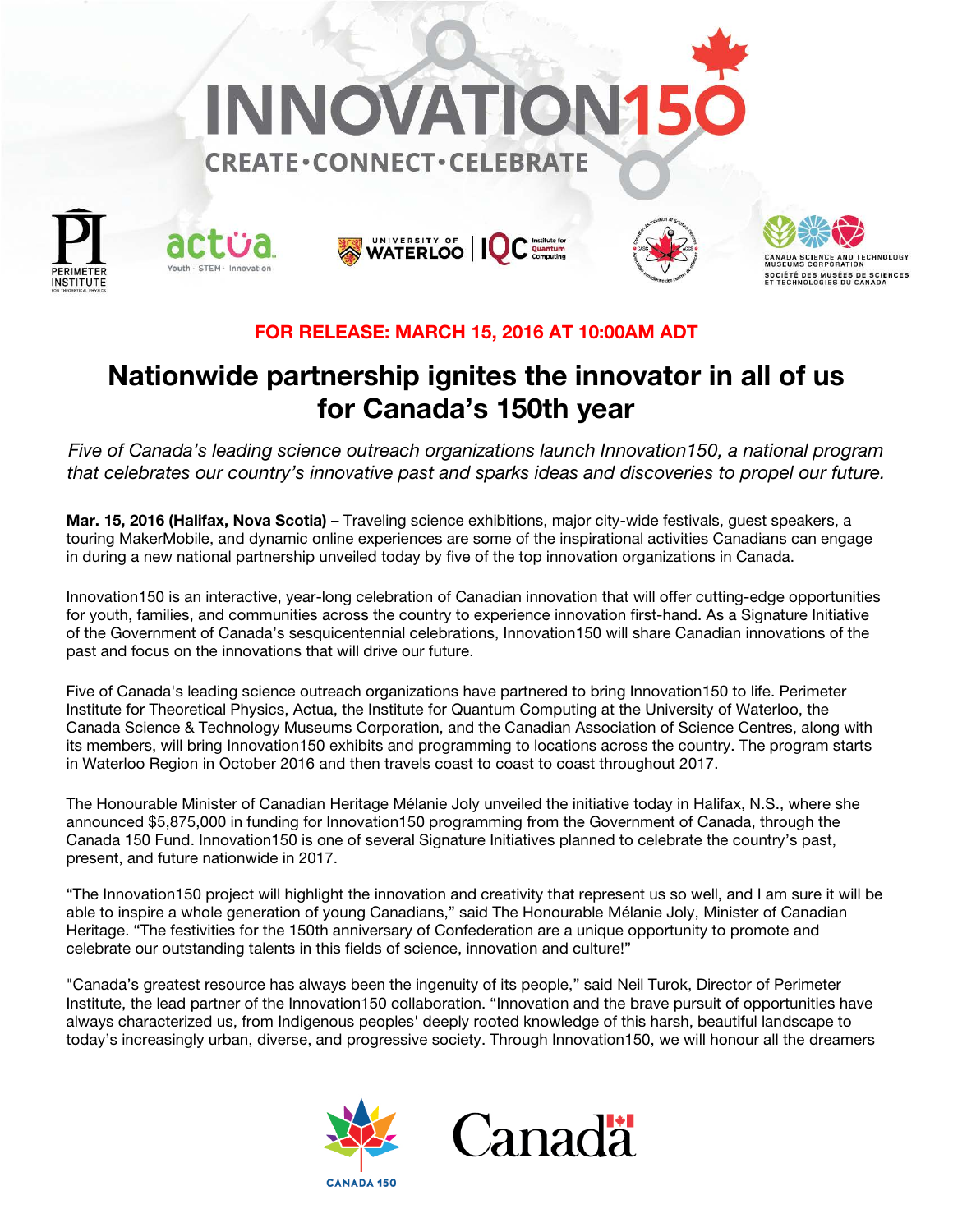

and doers that have made Canada innovative, and encourage future innovators – especially youth – to pursue ideas, inventions, and initiatives which will solve big problems and open new pathways for the world."

Innovation150 will provide Canadians of all ages with unprecedented access to exciting science, technology, engineering, and math related activities. The portfolio of integrated activities includes:

- **Power of Ideas National Tour** A highly engaging, traveling celebration that will feature an interactive science exhibit from Perimeter Institute where youth can explore the incredible power of the human mind, plus a speaker series, a MakerMobile from Actua, and in-classroom legacy resources – delivered directly to 80 communities coast to coast to coast.
- MakerMobile A moving maker space, produced by Actua, that will be full of exciting technology like 3D printers that will allow youth to experiment with hands-on learning and create their own innovations. Part of the Power of Ideas National Tour and in partnership with Actua's national network, the MakerMobile will be focused on visiting remote and Indigenous communities and engaging youth that would otherwise not have access to these experiences.
- Quantum: The Exhibition A fully bilingual, interactive, traveling exhibition sharing the wonders of the quantum world and the emerging quantum technologies that will shape our future. Quantum: The Exhibition will travel to science centres across Canada launching at THEMUSEUM in downtown Kitchener in October 2016. For more information, visit quantumexhibit.ca.
- Innovation150 Festivals Bringing together all traveling components, the Innovation150 Festivals will amplify the excitement of the Canada 150 celebrations and inspire curiosity and innovation through a full range of activities. Hosted by the nation's leading science centres, these large-scale festivals will include activities to showcase innovation and engage entire communities.
- Innovation150 Digital Hub This go-to digital showcase about Canadian thinkers and new concepts will be the online nexus for Innovation150 activities, with opportunities to explore stories of innovation, share new ideas for a brighter future, and participate in exciting contests that celebrate every corner of Canada.
- Public Awareness Campaign Highlighting Canada's innovation past, present, and future, a national awareness campaign will engage youth, families, and communities with Innovation150 through integrated promotions, media engagement, and interactive online content.

# **RESOURCES**

To learn more about this Canada 150 Signature Initiative, please explore:

- Innovation150 Teaser Video
	- o English: [youtu.be/FoMiDf9ZIfs](https://youtu.be/FoMiDf9ZIfs)
	- o French: [youtu.be/qpIpifQChkY](https://youtu.be/qpIpifQChkY)
	- Backgrounders on Innovation150 partners:
		- o English: bit.ly/Innovation150 eng
		- French: [bit.ly/Innovation150\\_fr](http://bit.ly/Innovation150_fr)







**CANADA 150** 





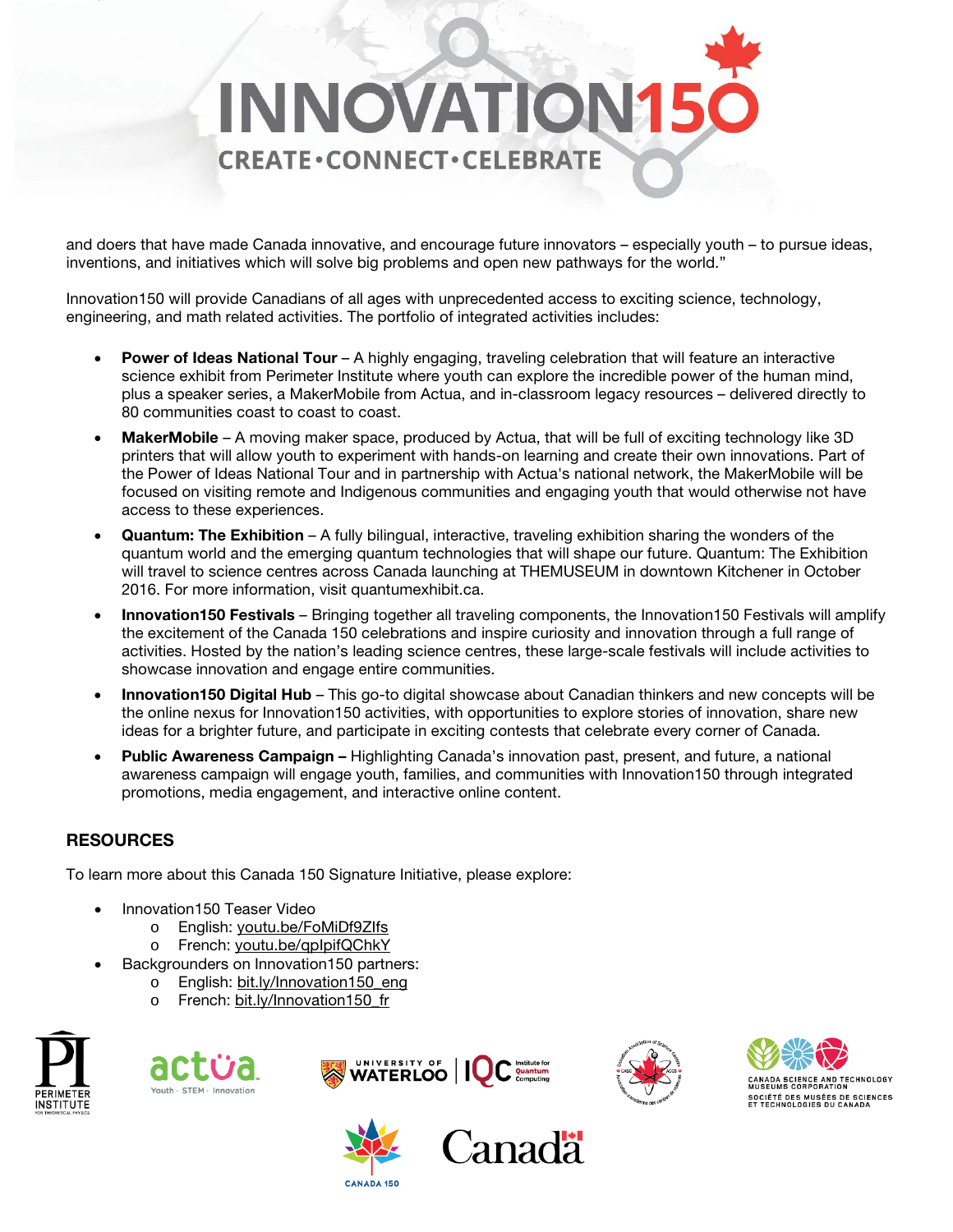

## **QUOTES**

"Innovation150 will engage Canadians of all ages in truly meaningful and enriching experiences that spark new ideas and build greater capacity for innovators of the future," said Greg Dick, Director of Educational Outreach at Perimeter Institute. "This is vitally important to the success of Canada as a nation in an internationally competitive world where new knowledge and innovation will be key."

"Actua is honoured to be partnering with four other leading innovation organizations in celebration of Canada's amazing innovation past," said Jennifer Flanagan, President and CEO of Actua. "The Actua MakerMobile will engage thousands of youth in experiences that build their potential as future innovators. We will be particularly focused on bringing the tour to youth who would not otherwise have access to these types of hands-on STEM experiences. We will also work with our network of university and college-based members to deliver Innovation150 activities in every corner of the country."

"Quantum technologies are poised to transform the world as we know it," said Raymond Laflamme, Executive Director at IQC. "IQC is proud to be a part of this unique project that will bring innovative science and technology to communities right across the country. Innovation150 will give Canadians a first-hand glimpse into the groundbreaking quantum science that is happening right here at home, in Canada."

"Canada's Science Centres will be the marquee locations for the Innovation 150 programs being developed by our partners and our association is excited to be part of this collaborative experience," said Stephanie Deschenes, Executive Director of the Canadian Association of Science Centres. "Science Centres offer families, youth and school groups the opportunity to directly interact with the science that affects their daily lives, demonstrating current research and encouraging innovation. The InnovationCanada150 digital platform offers the opportunity to deepen the experience even further."

"The Canada Science and Technology Museums Corporation is proud to join with our partners in this participatory digital heritage endeavour to celebrate Canada's 150th birthday," said Alex Benay, the Corporation's President and CEO. "The engaging, interactive, crowdsourced InnovationCanada150 digital hub will inspire today's youth and this country's future innovators, and allow Canadians from coast to coast to coast to share their unique and fascinating stories of innovation. We are grateful to Canadian Heritage for their generous support for this initiative."

### ABOUT INNOVATION150 PARTNERS

### About Perimeter Institute

Perimeter Institute is the world's largest research hub devoted to theoretical physics. The independent Institute was founded in 1999 to foster breakthroughs in the fundamental understanding of our universe, from the smallest particles to the entire cosmos. Research at Perimeter is motivated by the understanding that fundamental science advances human knowledge and catalyzes innovation, and that today's theoretical physics is tomorrow's technology. Located in the Region of Waterloo, the not-for-profit Institute is a unique public-private endeavour, including the Governments of Ontario and Canada, that enables cutting-edge research, trains the next generation of scientific pioneers, and shares the power of physics through award-winning educational outreach and public engagement. Find out more at [perimeterinstitute.ca.](http://www.perimeterinstitute.ca/)













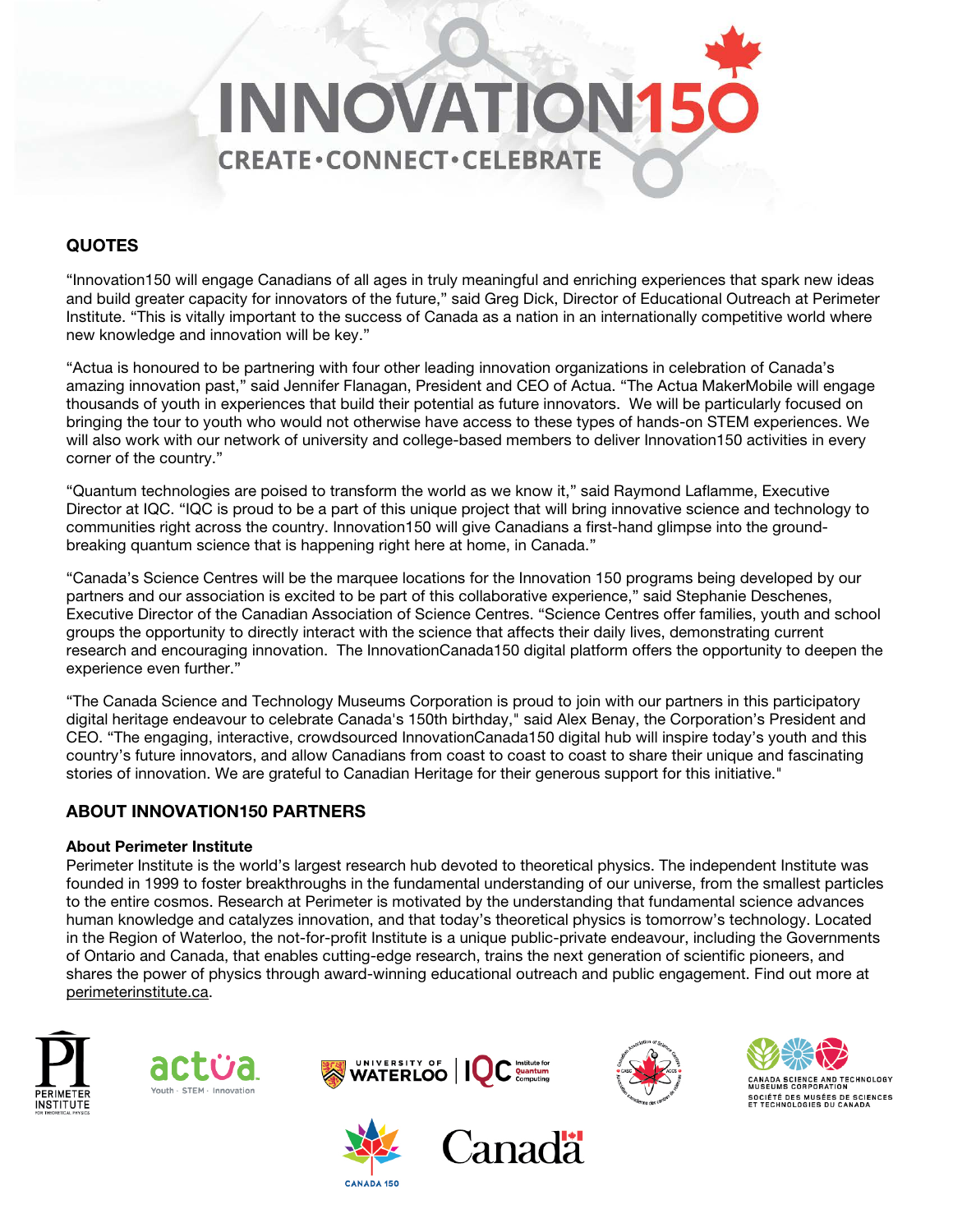# **INNOVATION15 CREATE·CONNECT·CELEBRATE**

### About Actua

Actua is Canada's leading science, technology, engineering and mathematics (STEM) youth outreach network representing 33 university and college based members. Over 3 million young Canadians have been inspired through their participation in Actua's hands on educational workshops, camps and community outreach initiatives. Each year, Actua's growing network of member organizations reach over 250,000 young Canadians in over 500 communities nationwide. At the national level Actua focuses on the engagement of underrepresented audiences through specialized programs for Indigenous youth, girls and young women, at-risk youth and youth living in Northern and remote communities. Actua's major funders include: Google Canada, Suncor Energy Foundation, GE Canada and the Natural Sciences and Engineering Research Council of Canada. For more information about Actua, visit [actua.ca.](http://www.actua.ca/)

### About the Institute for Quantum Computing at the University of Waterloo

The Institute for Quantum Computing (IQC) is a world-leading research centre in quantum information science and technology at the University of Waterloo. IQC's mission is to develop and advance quantum information science and technology through interdisciplinary collaboration at the highest international level. Enabled by IQC's unique infrastructure, the world's top experimentalists and theorists are making powerful new advances in fields spanning quantum computing, communications, sensors and materials. IQC's award-winning outreach opportunities foster scientific curiosity and discovery among students, teachers and the community. [uwaterloo.ca/institute-for-quantum](https://uwaterloo.ca/institute-for-quantum-computing/)[computing](https://uwaterloo.ca/institute-for-quantum-computing/)

University of Waterloo is Canada's top innovation university. With more than 36,000 students we are home to the world's largest co-operative education system of its kind. Our unmatched entrepreneurial culture, combined with an intensive focus on research, powers one of the top innovation hubs in the world. Find out more at [uwaterloo.ca.](https://www.uwaterloo.ca/)

### About the Canadian Association of Science Centres

The Canadian Association of Science Centres (CASC) is a national platform for Canada's Science Centres and informal science engagement. Founded in 1985, the association was created with a goal to create synergy among Canada's science centres and science-related museums, to assist in finding solutions to the challenges faced by these important public institutions, and to provide a single voice before government. The association provides professional development and networking opportunities for the more than 2,000 science communications, support professionals and 10,000 volunteers across Canada. CASC represents 50 members across Canada that collectively attract an estimated 8 million visitors each year through direct visits, outreach, curriculum-linked school programs, lectures and adult-only events. For more information, visit [canadiansciencecentres.ca.](http://www.canadiansciencecentres.ca/)

### About the Canadian Science & Technology Museums Corporation

The Canada Science and Technology Museums Corporation is responsible for preserving and protecting Canada's scientific and technological heritage and promoting and sharing knowledge about it. The Corporation and its three Museums — the Canada Agriculture and Food Museum, the Canada Aviation and Space Museum, and the Canada Science and Technology Museum — tell the stories of Canadian ingenuity and achievement in science and technology, and demonstrate how these accomplishments have contributed to the building of our country.